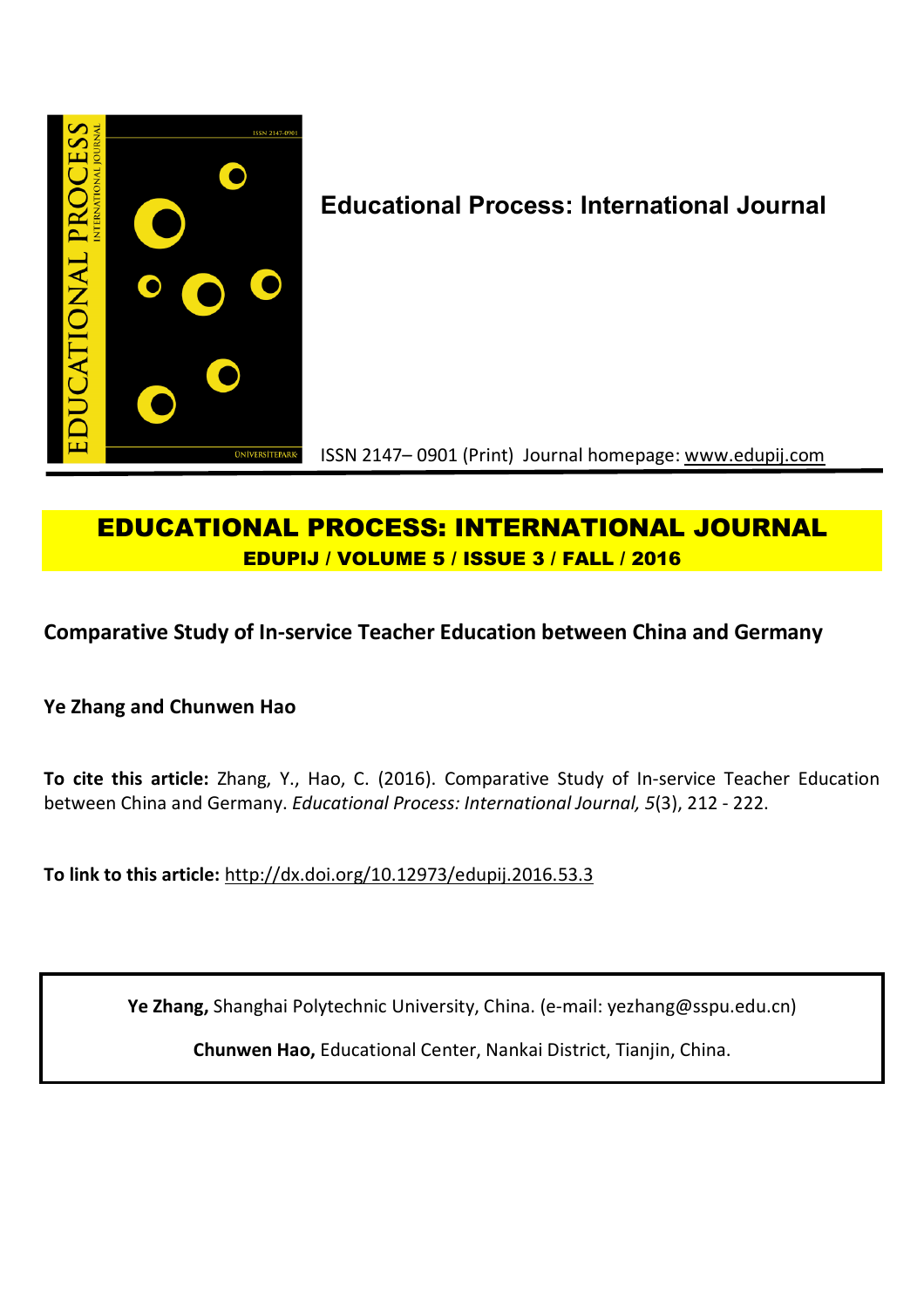## EDUPIJ / VOLUME 5 / ISSUE 3 / 2016 / pp. 212–222.

## **Comparative Study of In-service Teacher Education between China and Germany**

## YE ZHANG and CHUNWEN HAO

#### **Abstract**

This paper aims to point out the insufficiencies of in-service teacher education in China and Germany, and correspondingly provide suggestions for enhancing teacher's quality and quantity effectively to fit the higher requirements of school education. In this study, in-service teacher education in China and Germany are discussed through a qualitative analysis. This paper resolves the following issues through the comparison of in-service teacher education between China and Germany: (1) Exploration of similarities and differences of the institutions, aims, and modes of in-service education of the two countries. (2) Analysis of the educational management measures between the two countries; finding the advantages of these measures to improve the teachers' quality and quantity. These measures include systems of admission, appointment, treatment, and assessment. (3) Point out the problems of teacher education in China and Germany, and correspondingly give some suggestions to improve on inadequacies. This paper fulfills an identified need to improve new teachers' professional development through transforming previous studies with teaching experience in real educational situations.

**Keywords:** in-service teacher education, training objectives, training modes and institutions, educational management measures, China, Germany.

**Fracket** DOI: 10.12973/edupij.2016.53.3

………………………………………........….....………………………………...……………

EDUPIJ / ISSN 2147– 0901 © 2016 Copyright © 2016 by ÜNİVERSİTEPARK Limited edupij.com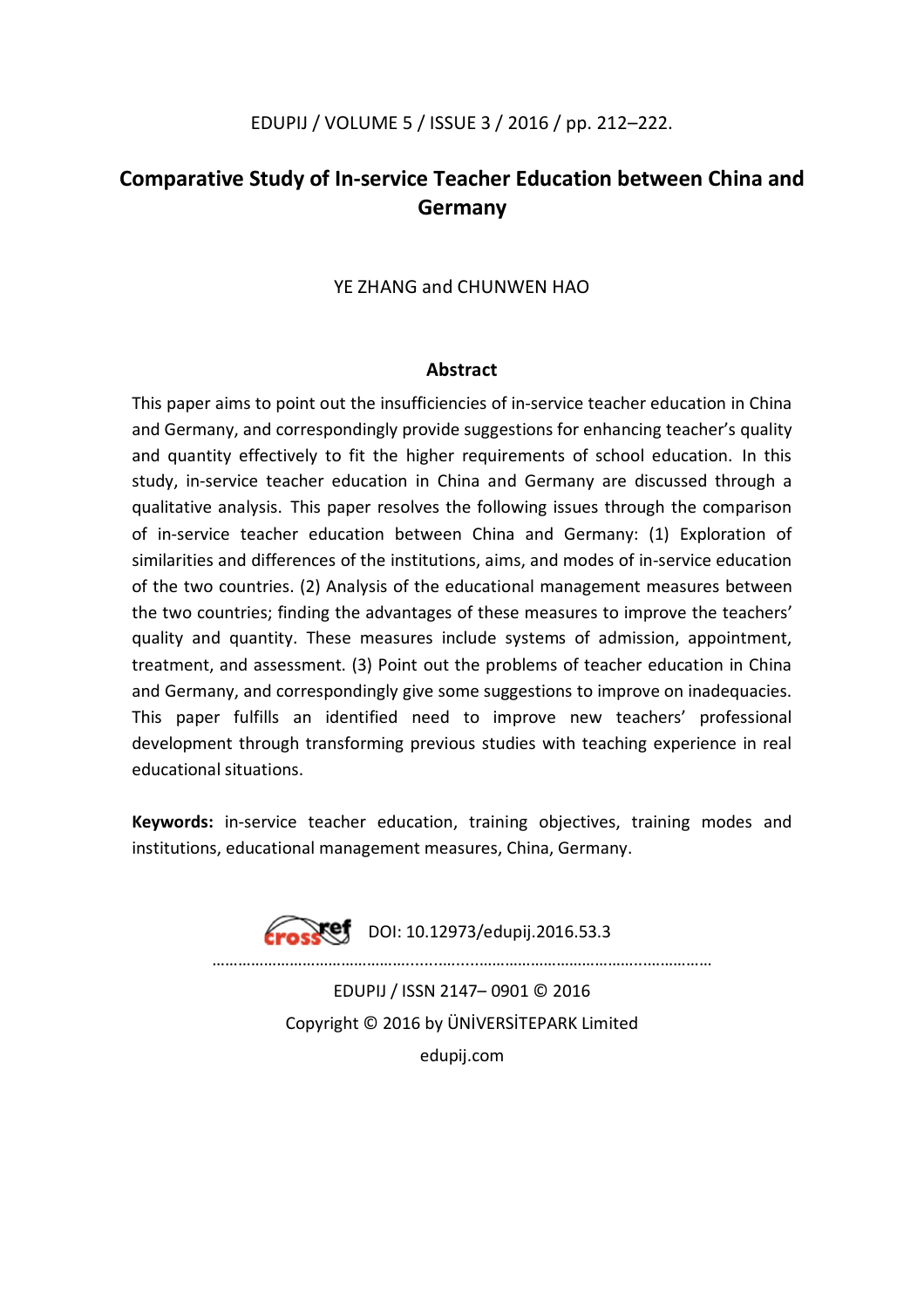## **Introduction**

Both China and Germany attach great importance to improving the quality of education and training excellent teachers within their respective education reforms. Both countries also regard the teacher's role in the educational activities. Although the geographical distances between China and Germany are great, with continual deepening of union between the two countries, as well as widespread use of modern information technologies, the two countries enable not only political, economic, and cultural cooperation, but also within the field of education. Through this study, which provides an in-depth comparison and understanding of in-service teacher education similarities and differences of the two countries, we can successfully promote close educational association and cooperation.

With the continuous world development, as well as rapid socio-economic development of China and Germany, a series of major changes in education have occurred. These changes to teacher education also exert a major influence on new and improved higher level requirements for both primary and secondary school teachers.

Through learning and comparison of the two countries' in-service teacher education, we can better understand their respective merits in order that both countries' teachers can better adapt to the developing modern world.

#### *In-service teacher education in China*

#### *Current situation of in-service teacher education in China*

In 2010, the Ministry of Finance of the People's Republic of China carried out a "National Teacher Training Program" for the training of Primary and Secondary school teachers. This National Teacher Training Program included two parts: *Demonstration project for primary and secondary school teachers training in China*, and *Training Project for primary and secondary school teachers in central and western rural areas of China*.

From 2010 to 2012, the Ministry of Education and Ministry of Finance provide an annual allocation of 50 million RMB (5 million Euros) funding for the *Demonstration project for primary and secondary school teachers training in China*. The project trained 30,000 primary and secondary school teachers through the teacher education institution, and trained 900,000 teachers through remote training. In 2010, the Ministry of Education and Ministry of Finance provided 500 million RMB (50 million Euros) to support the *Training Project for primary and secondary school teachers in central and western rural areas of China.* Through full-time teacher training and remote teacher training, the government trained many of the primary and secondary school teachers of rural areas in central and western China.

#### *Training objectives, Modes and Institutions of in-service teacher education in China*

## *Training objectives of in-service teacher education in China*

In 2011, the Ministry of Education of the People's Republic of China "*Suggestion on effectively enhancing primary and secondary school teachers training*" provided that: The training objectives of in-service teacher education in China are to enhance teachers' moral level, improve the teaching quality of teachers, increase the teachers' quantity, and for the realization of educational modernization.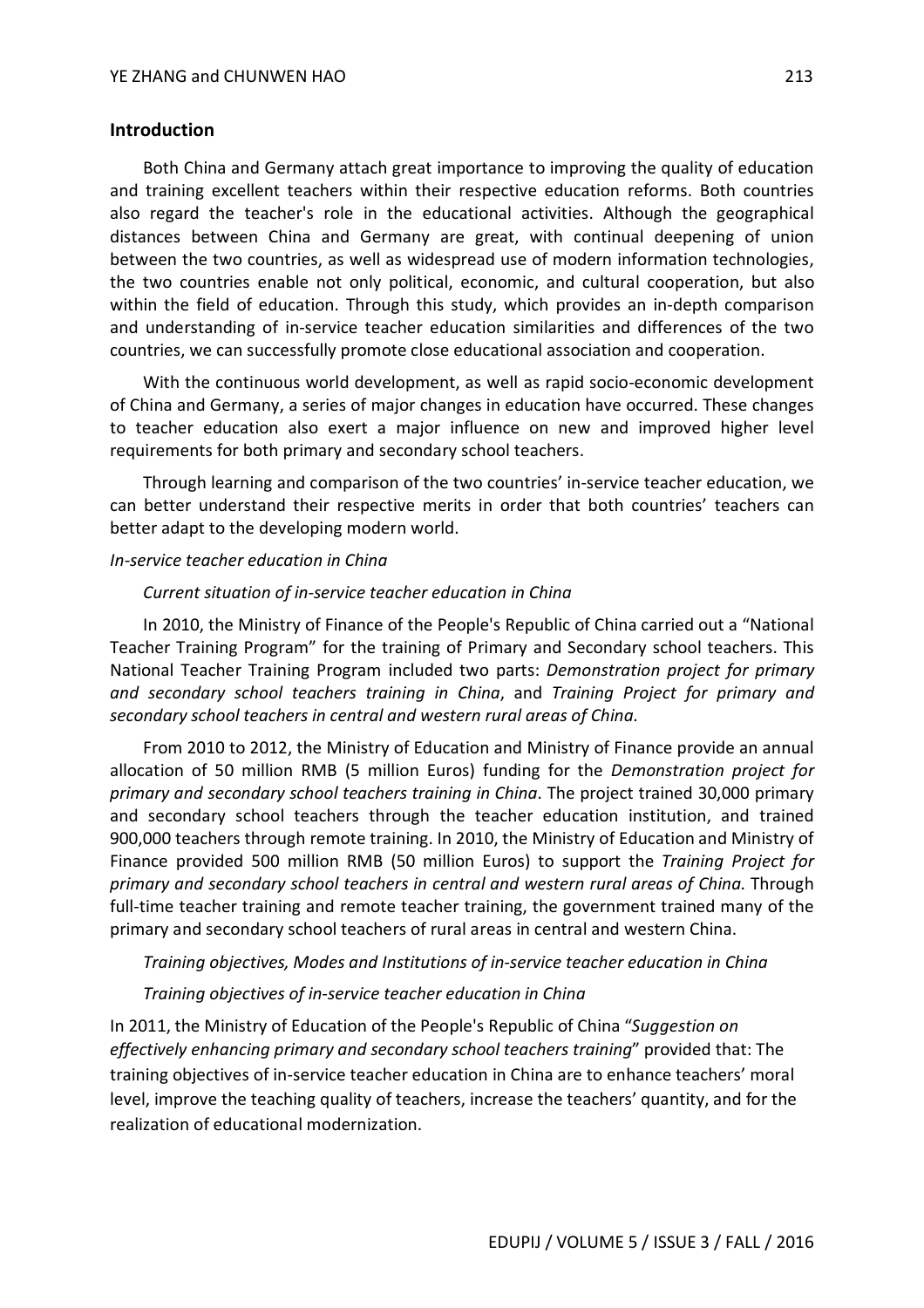## *Training Institutions and Modes of in-service teacher education in China*

The training institutions of in-service teacher education in China include the Provincial teacher training institutions, Municipal teacher training schools, and the Radio and television teachers college (Qian, 2001). These in-service teacher training institutions form an important part of the teacher education system in China. They are responsible for the delivery of in-service teacher training at all levels (Zhang, 2002). One example is the Beijing Institute of Education, which was established in 1953 in Beijing, and is mainly responsible for in-service teacher education for Beijing. In addition, the Higher Normal School and Normal Universities also undertake in-service teacher training in order to improve teachers' learning of educational theory and quality of practice (Gu & Tan, 2004).

With the deepening of China's education reform, in-service teacher education has made great progress (Huang, 2003). There are numerous modes of in-service teacher education in China. This paper will outline the Professional Teacher Education Institution training mode, the School-based training mode, the Remote training mode, and the Teachers Lecture Group training mode, as follows:

Professional Teacher Education Institution training mode

Professional teacher education institutions mainly refer to universities, education colleges or education institutions (Chen, 2002). These institutions are based on the common teachers' problems of the region and local educational administrative department requirements to determine the training plan, content, and assessment. The contents of the training focus on the improvement of teachers' professional knowledge. These institutions are appropriate for comprehensive and academic in-service teacher education.

• School-based training mode

School-based training mode refers to the school that the teacher is serving in as the inservice teacher education base. Teachers are able to participate in the in-service teacher training so long as they are employed at that school; which makes the training mode convenient for most teachers. The individual schools create their own training plans and organize training activities according to the teachers' needs and the school development plans. The school principal is in charge of the training management and its assessment. The trainers include experienced school teachers from the school, as well as excellent teachers from other schools.

The advantages of the school-based training mode are as follows: (1) In accordance with the school and teachers' special needs and practical issues, the training can be designed with content flexibly; (2) Through the exchange of experience between teachers, the training can enhance the teachers' professional level; (3) As the schools are the organizers, they can adjust the teachers' team construction through the teacher training effect; and (4) This mode can also resolve funding shortages and conflicts between the teachers' job and their training needs (Ministry of Education, 2001).

Remote training mode

Modern information technology, such as computers and computing networks provide convenient conditions for remote in-service training of teacher education. In China, teachers can obtain a lot of useful information from educational research websites, satellite television broadcasting and other media all across the country for their in-service teacher training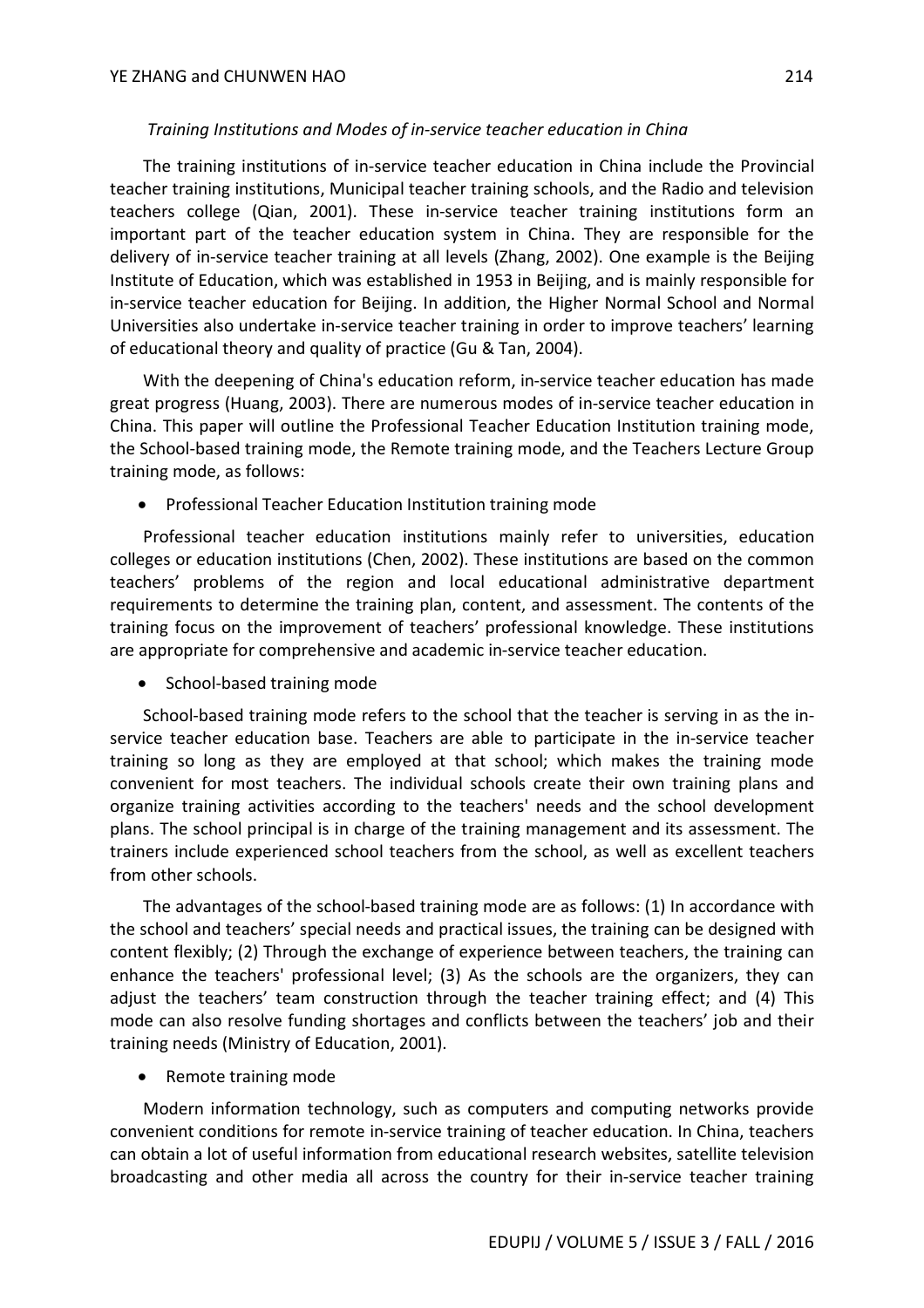needs. Whether in urban or rural areas, teachers can access high-quality educational resources, for real-time personalized training.

Remote training mode includes real-time and non-real-time teaching, answering questions and a self-test system. Through the Internet, teachers can receive training anytime and anywhere. In China, the Remote training mode is normally combined with the Professional Teacher Education Institution training mode in order to enhance the training effect (Ministry of Education, 2001).

## • Teachers Lecture Group training mode

The Teachers Lecture Group mode refers to the government organization of in-service teacher training experts who are able to give lectures in order to train primary and secondary school teachers. The experts have access to the necessary teaching reference materials, audio-visual materials, multimedia courseware and other teaching equipment applicable for primary and secondary school teaching training. This mode is particularly suitable for China's rural and remote areas.

This mode increases interconnectivity of urban and rural areas; the developed areas with the developing. It can communicate advanced teaching ideas, experiences and research results to rural schools. It also helps to reduce rural teachers' time and effort, reducing the costs of in-service teacher training (Ministry of Education, 2001).

In addition, with China's education reforms, the Ministry of Education of the People's Republic of China are able to send the best teachers overseas to receive their in-service teacher training, enhancing the teachers' communication with different countries.

## *Teacher Treatment System and Assessment System in China*

## *Material Benefits and Remuneration of teachers in China*

There are numerous laws about the material benefits and remuneration of teachers in China. The following are examples from the Education Law of the People's Republic of China:

The teachers' average salary shall not be lower or shall be higher than that of State public servants and shall be gradually raised. (Article 25, Education Law of the People's Republic of China, 1995)

Local people's governments at various levels and the departments concerned under the State Council shall give priority and preferential treatment to the construction, renting and sale of houses for teachers in urban areas. People's governments at the county and township levels shall provide conveniences for primary and secondary school teachers in rural areas in solving housing problems. (Article 28, Education Law of the People's Republic of China, 1995)

Teachers shall enjoy equal treatment in medical care as the State public servants in the localities. They shall be given regular health check-ups and shall enjoy recuperation holidays arranged in the light of local conditions. Medical institutions shall provide conveniences in medical care for teachers in the localities. (Article 29, Education Law of the People's Republic of China, 1995)

*Working time and holidays of teachers in China*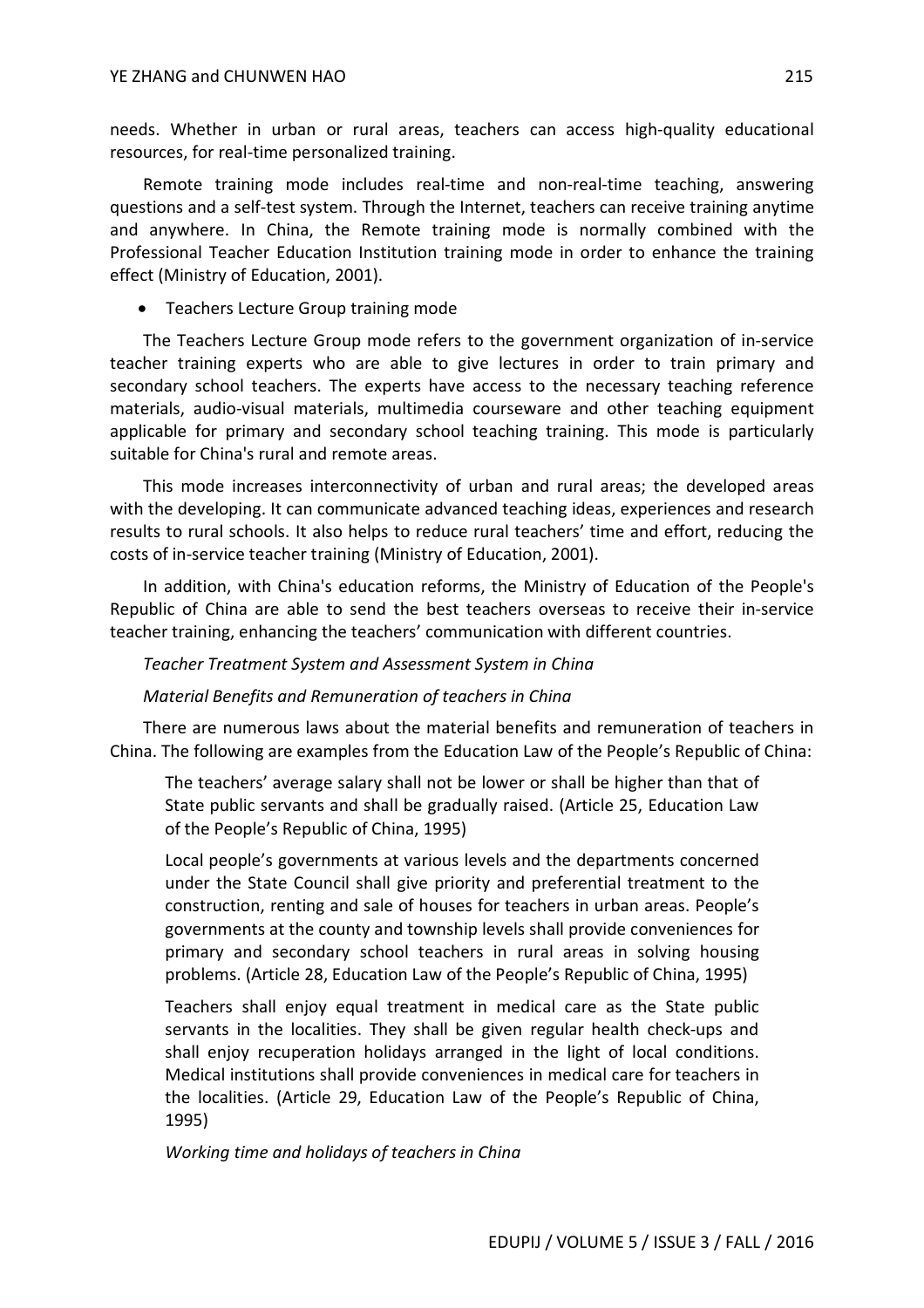In China, the teachers' working hours in school are mainly centered around class teaching and other responsibilities. And the periods in which teachers are required to spend in each class are normally 45 minutes long.

Teachers' holidays include national holidays and school holidays. In China, September  $10<sup>th</sup>$  of each year is designated as Teachers' Day (Chen, 2001).

## *Assessment and promotion of teachers in China*

According to the Teachers Law of the People's Republic of China, the law has the following express provisions:

Assessment results shall be the basis for teachers' appointment and pay rise as well as rewards and punishments.

Schools or other institutions of education shall conduct assessment of teachers' political awareness and ideological level, professional competence, attitude toward work and their performances. The administrative departments of education shall guide and supervise the assessment work for teachers.

Assessment shall be conducted in an objective, fair and accurate manner and in the process of assessment; opinions from teachers themselves, their colleagues and students shall be taken into full consideration. (Articles 22-24, Teachers Law of the People's Republic of China, 1994)

## *Dismissal of teachers in China*

Those who have been deprived of political rights or subjected to fixed-term imprisonment or even more severe punishment for intentional crime shall not be allowed to obtain qualifications for teachers; and those who have already obtained qualifications for teachers shall forfeit such qualifications. (Article 14, Teachers Law of the People's Republic of China, 1994)

Teachers involved in any of the following circumstances shall be given administrative sanctions or dismissed by their schools, other institutions of education or administrative departments of education:

(1) Intentionally not accomplishing educational and teaching tasks and thus causing losses to educational and teaching work; (2) Imposing corporal punishments on students and refusing to mend their way after being criticized; (3) Having improper conduct and insulting students, thus making very bad impressions. Teachers who are involved in any of the circumstances specified in item (2) or (3) of the preceding paragraph, if the circumstances are serious enough to constitute a crime, shall be investigated for criminal responsibility according to the law. (Article 37, Teachers Law of the People's Republic of China, 1994)

## *Retirement and pensions of teachers in China*

After retirement or quitting work, teachers shall enjoy the material benefits prescribed by the State. Local people's governments at or above the county level may appropriately raise the ratio of pensions for the retired primary and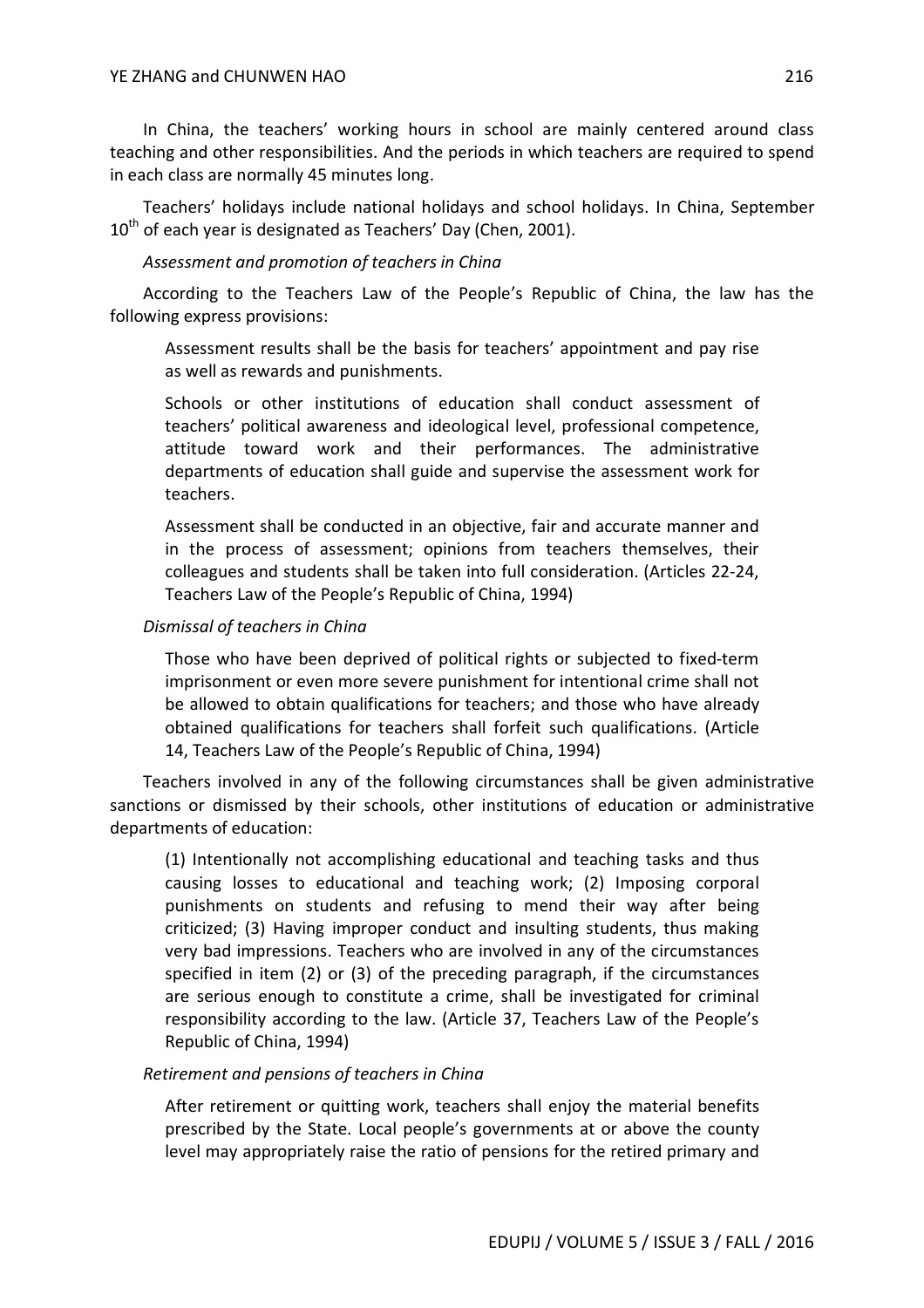secondary school teachers who have long been engaged in education and teaching. (Article 30, Teachers Law of the People's Republic of China, 1994).

#### *In-service teacher education in Germany*

#### *Current situation of In-service teacher education in Germany*

After the educational reform of Germany (Federalism reform I) in 2006, individual states are in charge of the employment, remuneration and pensions of civil servants. The Ministry of Education and Cultural Affairs of each state is in charge of the in-service teacher education, because it is the highest school supervisory authority and most teachers' employer.

The most of the states of Germany have laws and regulations regarding the provision of in-service teacher education. They also have some provisions about applications for, and the admission and release of teachers, in addition to provisions about the organization of inservice teacher education (KMK, 2011).

#### *Training objectives, modes and institutions of in-service teacher education in Germany*

#### *Training objectives of in-service teacher education in Germany*

In Germany, the objectives of in-service teacher education or training are to maintain and extend teachers' professional competence levels. According to the recommendations of an expert commission in 1999, the provisions for the deployment of teachers are to aim at a gradual development of professional competence. Furthermore, a system of support for teachers was to be established, including measures of in-service training.

In-service teacher education courses can deepen and extend the in-service teachers' knowledge and skills in the fields of educational theory, psychology, didactics and subjectrelated studies. It can help teachers to meet the current requirements of their teaching career and to fulfil their educational mission in primary and secondary schools.

In Germany, the training contents of in-service teacher education are related to school subjects, types of school or educational goals. The training contents of in-service teacher education include: general and school pedagogy, subject-related didactics, courses dealing with current issues and introductions to new education trends (KMK, 2011).

#### *Training modes and institutions of in-service teacher education in Germany*

As the in-service teacher education aims in Germany are to maintain and extend the professional competence of teachers, and to help them to meet the current requirements of their teaching career and to fulfil the educational mission of their school, the modes and institutions of such training are considered very important.

The in-service teacher education courses are provided by different course programs. These programs are normally published by the Ministry of Education and Cultural Affairs, inservice teacher education institutions or other organizers of in-service teacher education. The courses are usually provided centrally, or at regional or local level for different teacher groups, according to the different school types or levels and different teaching qualifications. Normally, the teachers need to apply to attend courses, and cannot be within their lesson times.

In Germany, the application for attending in-service teacher education varies from state to state, but normally it is between two ways: teachers can apply directly to the organizer of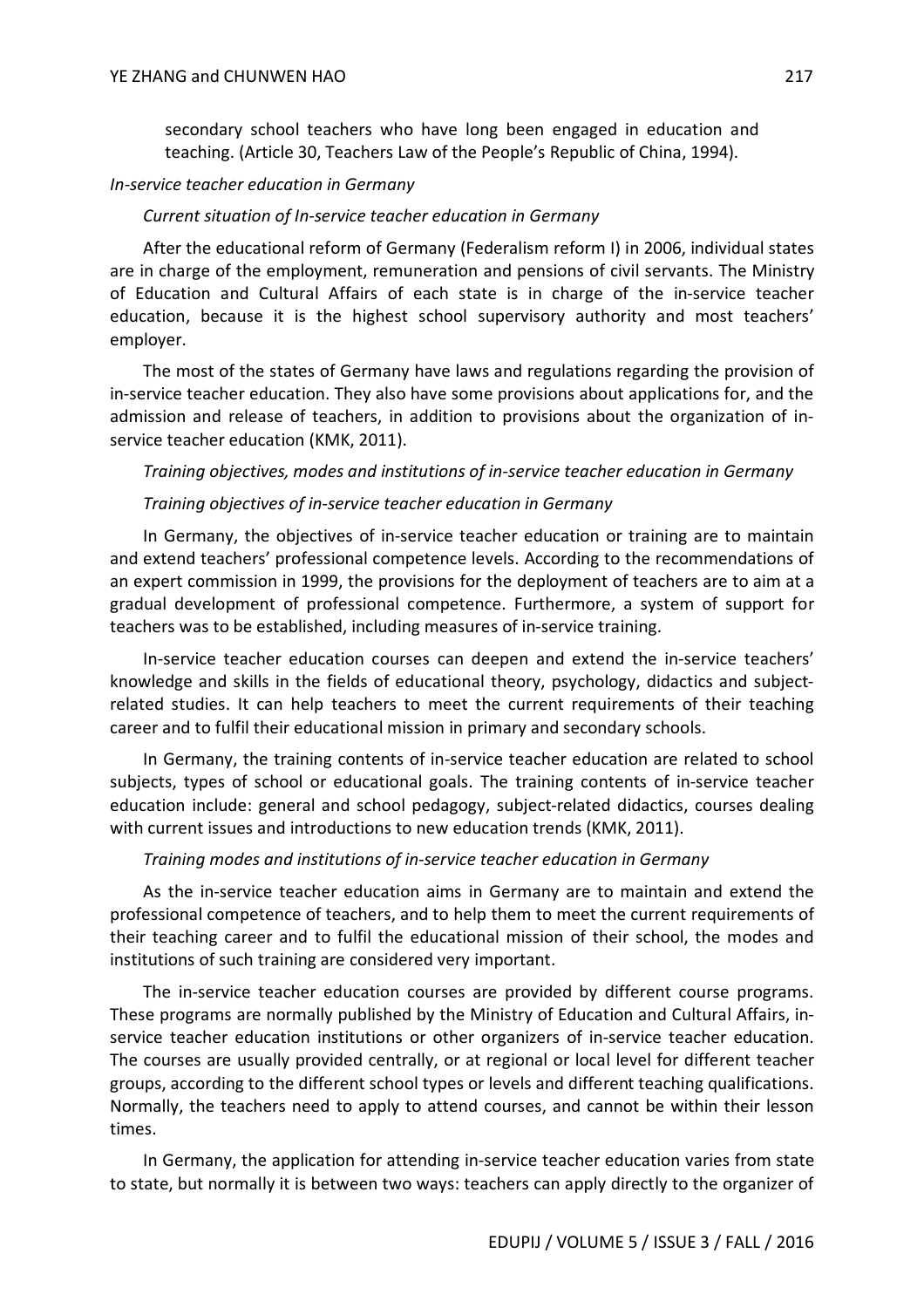in-service teacher education, or the applications are made on their behalf by the principal and the school supervisory authority.

In some states, participant selection can be through the school supervisory authority, or the teachers staff council. If the school supervisory authority selects the candidates, the teachers are released them from their teaching duties in order to attend. In some states, the central in-service training institution can select candidates according to their own criteria (KMK, 2011).

• Professional Teacher Education Institution training mode

The state-run in-service teacher education institutes were established in order to organize in-service teacher education at a central level. These central in-service teacher education institutions may have different names such as State Academy or Academic Institute. In-service training courses at central locations usually last for two-and-a half to five days.

In each German state, in-service teacher education at the regional level is administered differently by the institutes for in-service teacher education and the middle-level and lowerlevel school supervisory authorities. The lower-level school supervisory authorities are in charge of the organization of in-service teacher education at local level. Regional courses are organized as a one-day session or a series of full-day or afternoon and evening sessions once or several times a week.

Universities and higher education institutions also provide courses for in-service teacher education, including a final examination. In-service training course mode can also be through seminars, study groups, conferences, and colloquia (KMK, 2011).

• School-based training model

The school-based in-service teacher education is carried out by schools for their own teaching staff. This mode of in-service teacher education is organized by each school, and in cooperation with the various in-service education institutions. They are also advised by the school supervisory authorities.

In some states, the Ministry of Education and Cultural Affairs need to know information about the content and dates of such training courses held within schools. Most courses offered through this mode are usually seminars held in the afternoons or evenings (KMK, 2011).

• Remote training mode

The remote in-service training mode in Germany is almost as same as in China.

## *Teacher Treatment System and Assessment System in Germany*

Teachers are civil servants in Germany, and their remuneration is dependent on the general economic and financial situation in Germany and on their duties as a civil servant.

After the education reform of Germany (Federalism reform I) in 2006, responsibility for the careers and pensions of school teachers transferred to the individual states, most of which have legislative competence.

Provisions on the teacher treatment system and evaluation system, include salaries and pensions' provisions and are contained within the civil servants' remuneration acts and civil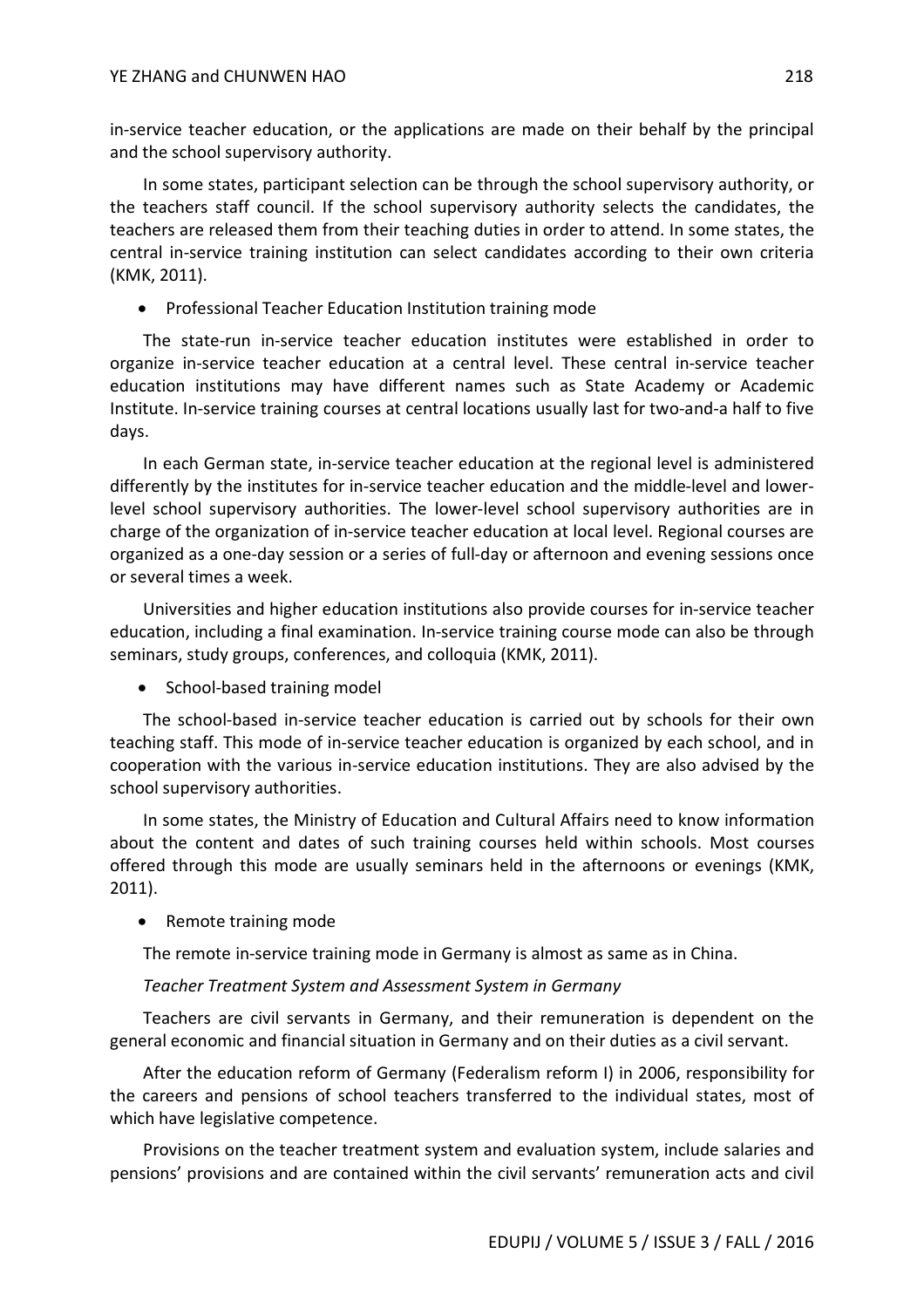servants' pension's acts of the states , and also in the Federal Remuneration Act and the Federal Pensions Act (KMK, 2011).

### *Material Benefits and Remuneration of teachers in Germany*

After the 2006 federalism reform (Federalism reform I), the states are in charge of the public schools' teacher classification. The remuneration of teachers with civil servant status includes a basic salary, family allowance and other allowances. The basic salary depends on the salary group and the salary grade. Teachers are classified as higher or senior service, with classification dependent on their studies, training, and preparatory service. The salary grade is based on the age of the teacher, as well as training and other measures. Family allowance depends on the salary group and the teacher's family circumstances. The allowances also depend on the other extra responsibilities. Sometimes the remuneration also includes an annual special payment, paid either monthly or annually (KMK, 2011).

## *Working time and holidays of teachers in Germany*

In Germany, the teachers' working hours in school include class teaching time and other responsibilities. The periods which teachers are required to spend in class normally last for 45 minutes, but can vary for different school types, and also from state to state. Teachers' holidays are according to general civil service regulations, and annual leave is taken during the school holidays (KMK, 2011).

## *Teacher's Transfer, Replacement and Supporting measures in Germany*

## *Teacher's Transfer measures in Germany*

In Germany, teachers with civil servant status can choose to apply for transfer to another school, or if there are professional reasons. The transfer depends on the consistency of the teachers' duties and their position. As civil servants, teachers must accept a transfer, and if teachers want to work in other state, they must get the consent of the Ministry of Education and Cultural Affairs.

#### *Teacher's Replacement measures in Germany*

If the teachers are absent temporarily, the principal relies on existing teaching staff. According to the general civil service regulations, teachers have the obligation to temporarily perform such additional work. Normally there is no financial compensation, except where teachers are required to spend more than three additional periods per month in class; and compensation is regulated for civil servants by the Federation. If teachers are absent in the long term, such as maternity leave or sick leave extending to several months, these teachers are replaced by temporary contract teachers.

#### *Teacher's supporting measures in Germany*

When teachers have problems with their colleagues or pupils, they can seek help from the principal, the staff council of the school, the parents' council, or the school supervisory authorities. They also can get support from the resident school psychologist (KMK, 2011).

#### *Assessment and promotion of teachers in Germany*

After performance assessment, teachers can be promoted. The Minister of Education and Cultural Affairs provides assessment guidelines for teachers working in public schools. The guidelines detail the reasons, time and who is responsible for the teacher assessments. An assessment depends on a performance report from the principal, observation of lessons,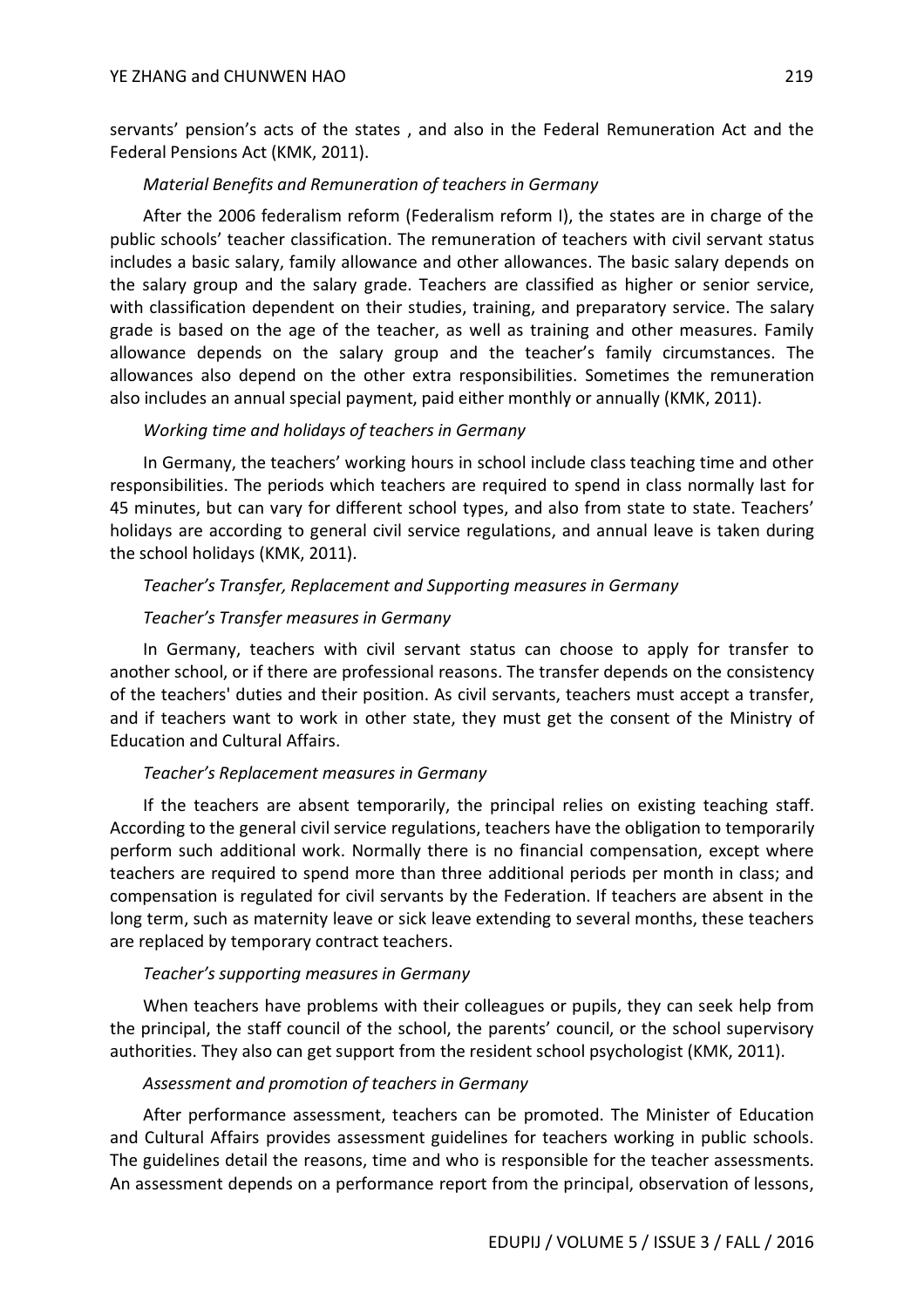knowledge of subject, teaching record, and professional conduct etc. The assessment provides an overall conclusion on the teachers' performance, and suggestions on their future career.

Teacher promotions are dependent on the teacher's aptitude, qualifications and record of achievement, rather than length of service. When the teachers exhibit they have more value than the lower salary group teachers, they can be promoted to more senior positions. Teachers who want promotion to a higher scale or salary group must have a change in their responsibilities or position. Teachers can also apply for the position of principal or the staff position that has the responsibility for the school's supervision (KMK, 2011).

#### *Dismissal of teachers in Germany*

Teachers are civil servants, so unless they want to voluntarily resign, dismissal can only occur in the following situations: (1) if they lose German citizenship, or that of another member state of the European Union; (2) if they refuse to swear the oath of office prescribed by law; or (3) if they are subjected to a fixed-term imprisonment. In addition, during the probationary period, if teachers do not prove themselves or do wrong that prevents them from becoming a permanent civil servant, they would be dismissed.

#### *Retirement and Pensions of teachers in Germany*

In Germany, normally the teacher's retirement age is 65 years old, but in some cases, if they are not fit to teach, they can retire from age 60. The Civil Servants' Pensions Act has the provisions for teachers with a civil servant status (Ye, 2000). In 2006, even though the federalism reform transferred responsibility for the pensions of state civil servants to the individual states, the Federal Pensions Act still applies in the majority of states. According to the law, teachers with a civil servant status who have worked for at least five years are entitled to a pension. The pension depends on their basic salary, the family allowance and the pensionable allowances which the teacher gets at the end of his/her service.

## *Problems and Suggestions of In-service Teacher Education in China and Germany*

#### *Problems and Suggestions of In-service Teacher Education in China*

In China, teachers' assessments depend on the teachers' professional competence, attitude toward teaching work and their performance. Assessments are normally given by the schools or other institutions of education (Huang, 2009).

According to the definition stated by Stufflebeam about the assessment, it refers to "the process of delineating, obtaining, and applying descriptive and judgmental information concerning the worth and merit of some program's goals, design, implementation, and impacts in order to promote improvement, serve needs of accountability, and foster understanding" (Stufflebeam, 1982, pp. 131-168).

An assessment should be considered as an appraisement from different aspects, including viewpoints of the teachers' colleagues, students and their parents, and those who have different interests in the assessment – sometimes they all have the different views and demands of the teachers (Galluzzo & Craig, 1990). A teachers' assessment from such diverse aspects will therefore more likely be an objective appraisal.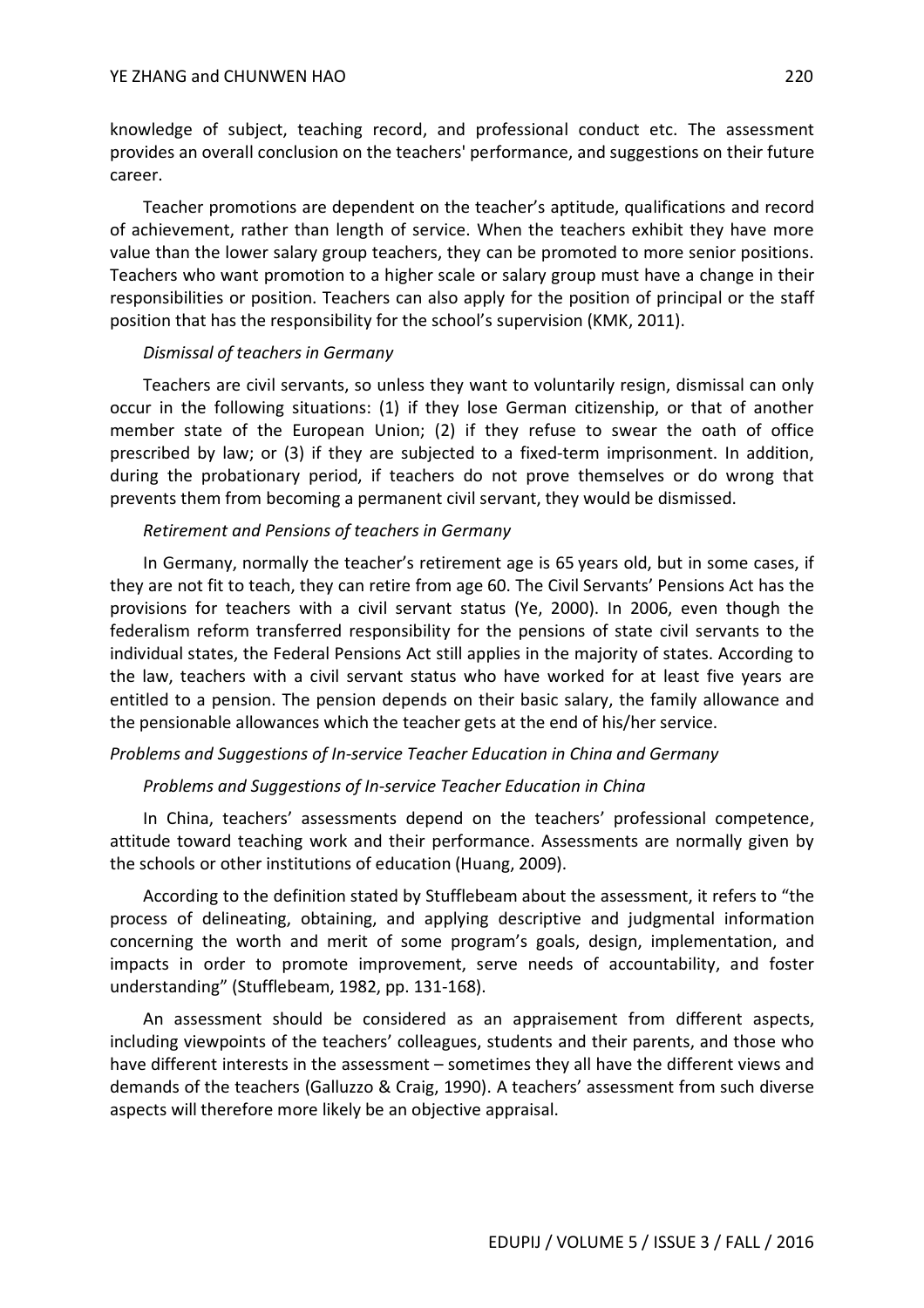#### *Problems and Suggestions of In-service Teacher Education in Germany*

In Germany, after completion of the probationary period, teachers who have proved their suitability and aptitude are appointed as permanent civil servants. However, a permanent position for teachers is not the end of the story in terms of their innovation and lifelong learning throughout their career.

## *Emphasis placed on the idea of lifelong learning*

Because permanent positions for teachers are not sufficient for their innovation and career learning, in a lifelong learning society, teachers should have the motivation and responsibility for their own learning aims (Niemi, 2002). It also depends on the teachers' beliefs, attitudes, and values and the self-concept as a learner in the lifelong learning process (Niemi, 2002).

Those teachers holding permanent civil servant positions may progress up the career ladder. For example, civil servant teachers should attend certain test or examination of State or Federation every 3-5 years; a requirement to hold their position. Additionally, their students' performances and other assessments from schools and other education administrations can also be considered as part of the conditions for maintaining their permanent civil servant status.

#### *Attaching importance to the effect and environment of In-service teacher education*

In Germany, attendance of in-service teacher training courses has no effect on teachers' assessments, their material benefits or remuneration. The basic salary of teachers depends on their salary group and salary grade. Normally, teachers move up to the next salary grade every three to four years. If salaries have no connection with in-service teacher education, the teachers' motivation and commitment may not be fully involved galvanized, and therefore the aims of in-service teacher training may not be fulfilled (Gu & Liang, 1998).

In-service teacher education provides a channel for teachers to improve their professional knowledge and teaching techniques. If satisfied with the training, they will acquire updated knowledge and skills more quickly; for example, if they are trained at the schools where they serve, they will feel more comfortable and satisfied. At the same time, the teachers can also impact and benefit their students and their school (Nir & Bogler, 2008).

Attendance of in-service teacher training courses should be connected to teachers' assessments. The performances and attitude of teachers also should be considered as key factors directly related to teachers' remuneration. In this way, teachers will attach more importance to the in-service teacher education, and be motivated to attend and persist over the long term to improve their teaching professionalism.

### **Notes**

Corresponding author: YE ZHANG